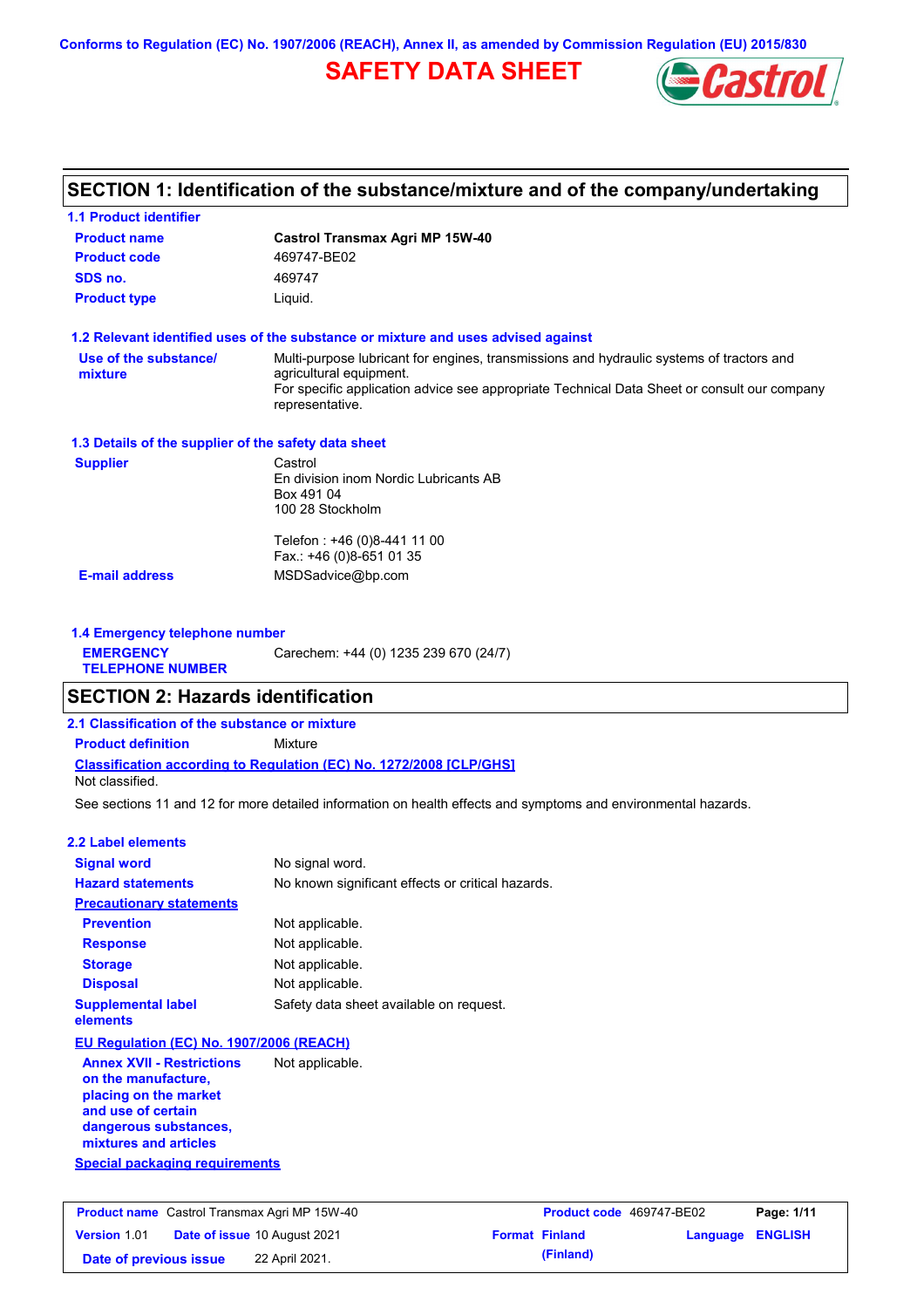### **Conforms to Regulation (EC) No. 1907/2006 (REACH), Annex II, as amended by Commission Regulation (EU) 2015/830**

# **SECTION 2: Hazards identification**

| <b>Containers to be fitted</b><br>with child-resistant<br>fastenings                                                     | Not applicable.                                                                                                                                                                                                                                                                                                                                                                                                                                                                                                                                                                                                                        |
|--------------------------------------------------------------------------------------------------------------------------|----------------------------------------------------------------------------------------------------------------------------------------------------------------------------------------------------------------------------------------------------------------------------------------------------------------------------------------------------------------------------------------------------------------------------------------------------------------------------------------------------------------------------------------------------------------------------------------------------------------------------------------|
| <b>Tactile warning of danger</b>                                                                                         | Not applicable.                                                                                                                                                                                                                                                                                                                                                                                                                                                                                                                                                                                                                        |
| 2.3 Other hazards                                                                                                        |                                                                                                                                                                                                                                                                                                                                                                                                                                                                                                                                                                                                                                        |
| <b>Results of PBT and vPvB</b><br>assessment                                                                             | Product does not meet the criteria for PBT or vPvB according to Regulation (EC) No. 1907/2006,<br>Annex XIII.                                                                                                                                                                                                                                                                                                                                                                                                                                                                                                                          |
| <b>Product meets the criteria</b><br>for PBT or vPvB according<br>to Regulation (EC) No.<br><b>1907/2006, Annex XIII</b> | This mixture does not contain any substances that are assessed to be a PBT or a vPvB.                                                                                                                                                                                                                                                                                                                                                                                                                                                                                                                                                  |
| Other hazards which do<br>not result in classification                                                                   | Defatting to the skin.<br>USED ENGINE OILS<br>Used engine oil may contain hazardous components which have the potential to cause skin<br>cancer.<br>See Toxicological Information, section 11 of this Safety Data Sheet.<br>Note: High Pressure Applications<br>Injections through the skin resulting from contact with the product at high pressure constitute a<br>major medical emergency.<br>See 'Notes to physician' under First-Aid Measures, Section 4 of this Safety Data Sheet.<br>Experimental data on one or more of the components has been used to determine all or part of<br>the hazard classification of this product. |

#### **SECTION 3: Composition/information on ingredients**

**3.2 Mixtures Product definition**

Mixture

Highly refined base oil (IP 346 DMSO extract < 3%). Proprietary performance additives.

| <b>Product/ingredient</b><br>name                                                                   | <b>Identifiers</b>                                                                             | $\frac{9}{6}$ | <b>Regulation (EC) No.</b><br>1272/2008 [CLP]                      | <b>Type</b> |
|-----------------------------------------------------------------------------------------------------|------------------------------------------------------------------------------------------------|---------------|--------------------------------------------------------------------|-------------|
| Distillates (petroleum), hydrotreated<br>heavy paraffinic                                           | REACH #: 01-2119484627-25<br>EC: 265-157-1<br>CAS: 64742-54-7<br>Index: 649-467-00-8           | ≥25 - ≤50     | Not classified.                                                    | $[2]$       |
| Distillates (petroleum), solvent-<br>dewaxed heavy paraffinic                                       | REACH #: 01-2119471299-27 ≥25 - ≤50<br>EC: 265-169-7<br>CAS: 64742-65-0<br>Index: 649-474-00-6 |               | Not classified.                                                    | $[2]$       |
| Distillates (petroleum), hydrotreated<br>heavy paraffinic                                           | REACH #: 01-2119484627-25 ≤3<br>EC: 265-157-1<br>CAS: 64742-54-7<br>Index: 649-467-00-8        |               | Asp. Tox. 1, H304                                                  | [1] [2]     |
| Distillates (petroleum), solvent-<br>dewaxed heavy paraffinic                                       | REACH #: 01-2119471299-27 ≤3<br>EC: 265-169-7<br>CAS: 64742-65-0<br>Index: 649-474-00-6        |               | Asp. Tox. 1, H304                                                  | [1] [2]     |
| Phosphorodithioic acid, mixed O,O-bis<br>(2-ethylhexyl and iso-Bu and iso-Pr)<br>esters, zinc salts | REACH #: 01-2119521201-61<br>EC: 288-917-4<br>CAS: 85940-28-9                                  | -≤3           | Skin Irrit. 2, H315<br>Eye Dam. 1, H318<br>Aquatic Chronic 2, H411 | $[1]$       |

**See Section 16 for the full text of the H statements declared above.**

### **Type**

[1] Substance classified with a health or environmental hazard

[2] Substance with a workplace exposure limit

[3] Substance meets the criteria for PBT according to Regulation (EC) No. 1907/2006, Annex XIII

[4] Substance meets the criteria for vPvB according to Regulation (EC) No. 1907/2006, Annex XIII

[5] Substance of equivalent concern

[6] Additional disclosure due to company policy

Occupational exposure limits, if available, are listed in Section 8.

|                        | <b>Product name</b> Castrol Transmax Agri MP 15W-40 | <b>Product code</b> 469747-BE02 |                         | Page: 2/11 |
|------------------------|-----------------------------------------------------|---------------------------------|-------------------------|------------|
| <b>Version 1.01</b>    | <b>Date of issue 10 August 2021</b>                 | <b>Format Finland</b>           | <b>Language ENGLISH</b> |            |
| Date of previous issue | 22 April 2021.                                      | (Finland)                       |                         |            |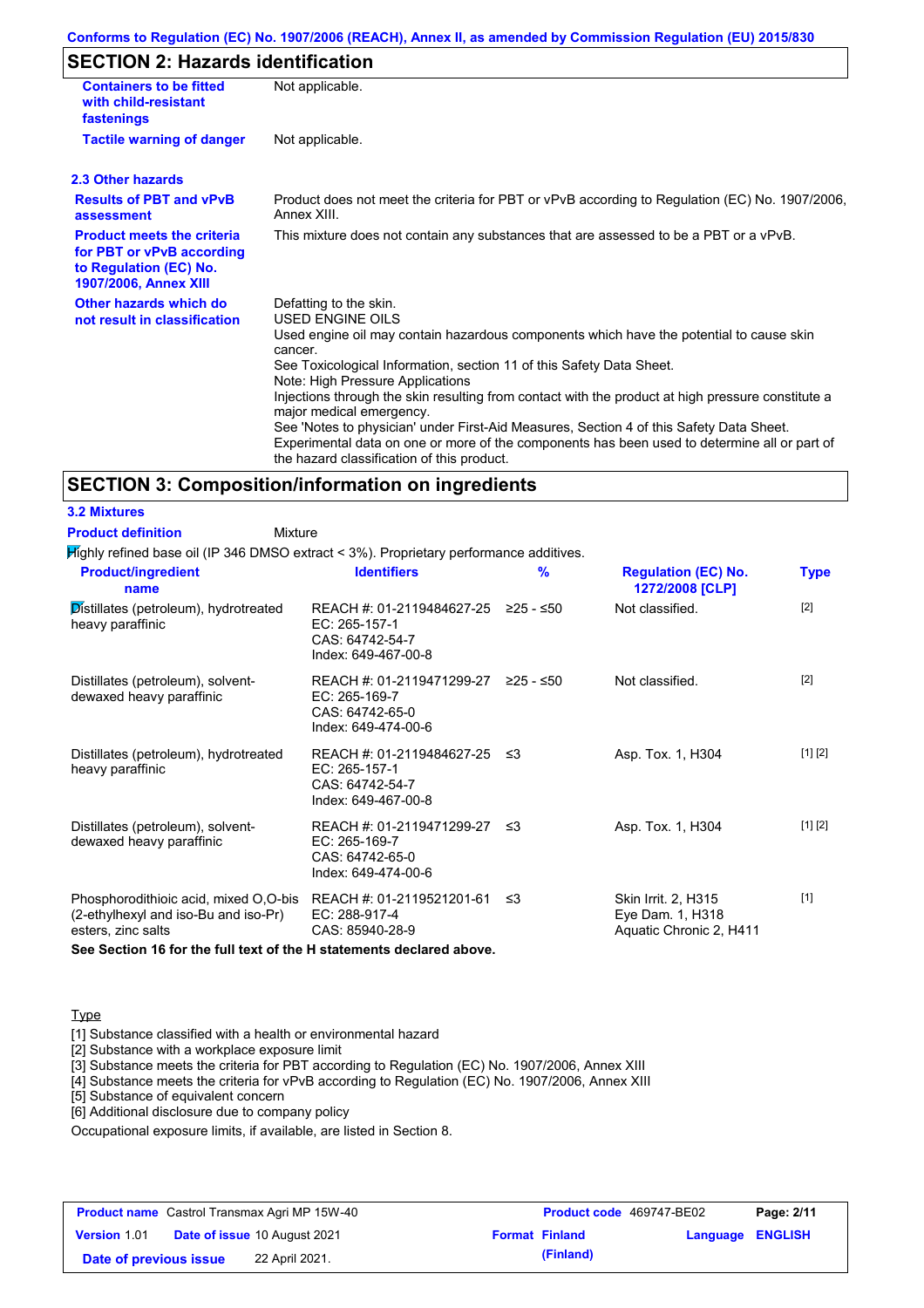### **SECTION 4: First aid measures**

#### Do not induce vomiting unless directed to do so by medical personnel. Get medical attention if symptoms occur. In case of contact, immediately flush eyes with plenty of water for at least 15 minutes. Eyelids should be held away from the eyeball to ensure thorough rinsing. Check for and remove any contact lenses. Get medical attention. **4.1 Description of first aid measures** If inhaled, remove to fresh air. Get medical attention if symptoms occur. **Ingestion Inhalation Eye contact Protection of first-aiders** No action shall be taken involving any personal risk or without suitable training. It may be dangerous to the person providing aid to give mouth-to-mouth resuscitation. **Skin contact** Wash skin thoroughly with soap and water or use recognised skin cleanser. Remove contaminated clothing and shoes. Wash clothing before reuse. Clean shoes thoroughly before reuse. Get medical attention if irritation develops.

#### **4.2 Most important symptoms and effects, both acute and delayed**

See Section 11 for more detailed information on health effects and symptoms.

| <b>Potential acute health effects</b> |                                                                                                                   |
|---------------------------------------|-------------------------------------------------------------------------------------------------------------------|
| <b>Inhalation</b>                     | Vapour inhalation under ambient conditions is not normally a problem due to low vapour<br>pressure.               |
| <b>Ingestion</b>                      | No known significant effects or critical hazards.                                                                 |
| <b>Skin contact</b>                   | Defatting to the skin. May cause skin dryness and irritation.                                                     |
| <b>Eye contact</b>                    | Not classified as an eye irritant. Based on data available for this or related materials.                         |
|                                       | Delayed and immediate effects as well as chronic effects from short and long-term exposure                        |
| <b>Inhalation</b>                     | Overexposure to the inhalation of airborne droplets or aerosols may cause irritation of the<br>respiratory tract. |
| <b>Ingestion</b>                      | Ingestion of large quantities may cause nausea and diarrhoea.                                                     |
| <b>Skin contact</b>                   | Prolonged or repeated contact can defat the skin and lead to irritation and/or dermatitis.                        |
| <b>Eye contact</b>                    | Potential risk of transient stinging or redness if accidental eye contact occurs.                                 |
|                                       | 4.3 Indication of any immediate medical attention and special treatment needed                                    |
| Notes to physician                    | Treatment should in general be symptomatic and directed to relieving any effects                                  |

**es to physician** Treatment should in general be symptomatic and directed to relieving any effects. Note: High Pressure Applications Injections through the skin resulting from contact with the product at high pressure constitute a major medical emergency. Injuries may not appear serious at first but within a few hours tissue becomes swollen, discoloured and extremely painful with extensive subcutaneous necrosis. Surgical exploration should be undertaken without delay. Thorough and extensive debridement of the wound and underlying tissue is necessary to minimise tissue loss and prevent or limit permanent damage. Note that high pressure may force the product considerable distances along tissue planes.

### **SECTION 5: Firefighting measures**

| 5.1 Extinguishing media                                   |                                                                                                                                                                                                                                                                                                                                                                   |
|-----------------------------------------------------------|-------------------------------------------------------------------------------------------------------------------------------------------------------------------------------------------------------------------------------------------------------------------------------------------------------------------------------------------------------------------|
| <b>Suitable extinguishing</b><br>media                    | In case of fire, use foam, dry chemical or carbon dioxide extinguisher or spray.                                                                                                                                                                                                                                                                                  |
| <b>Unsuitable extinguishing</b><br>media                  | Do not use water jet. The use of a water jet may cause the fire to spread by splashing the<br>burning product.                                                                                                                                                                                                                                                    |
| 5.2 Special hazards arising from the substance or mixture |                                                                                                                                                                                                                                                                                                                                                                   |
| <b>Hazards from the</b><br>substance or mixture           | In a fire or if heated, a pressure increase will occur and the container may burst.                                                                                                                                                                                                                                                                               |
| <b>Hazardous combustion</b><br>products                   | Combustion products may include the following:<br>carbon oxides (CO, CO <sub>2</sub> ) (carbon monoxide, carbon dioxide)                                                                                                                                                                                                                                          |
| 5.3 Advice for firefighters                               |                                                                                                                                                                                                                                                                                                                                                                   |
| <b>Special precautions for</b><br>fire-fighters           | No action shall be taken involving any personal risk or without suitable training. Promptly<br>isolate the scene by removing all persons from the vicinity of the incident if there is a fire.                                                                                                                                                                    |
| <b>Special protective</b><br>equipment for fire-fighters  | Fire-fighters should wear appropriate protective equipment and self-contained breathing<br>apparatus (SCBA) with a full face-piece operated in positive pressure mode. Clothing for fire-<br>fighters (including helmets, protective boots and gloves) conforming to European standard EN<br>469 will provide a basic level of protection for chemical incidents. |

|                        | <b>Product name</b> Castrol Transmax Agri MP 15W-40 | <b>Product code</b> 469747-BE02 |                         | Page: 3/11 |
|------------------------|-----------------------------------------------------|---------------------------------|-------------------------|------------|
| Version 1.01           | <b>Date of issue 10 August 2021</b>                 | <b>Format Finland</b>           | <b>Language ENGLISH</b> |            |
| Date of previous issue | 22 April 2021.                                      | (Finland)                       |                         |            |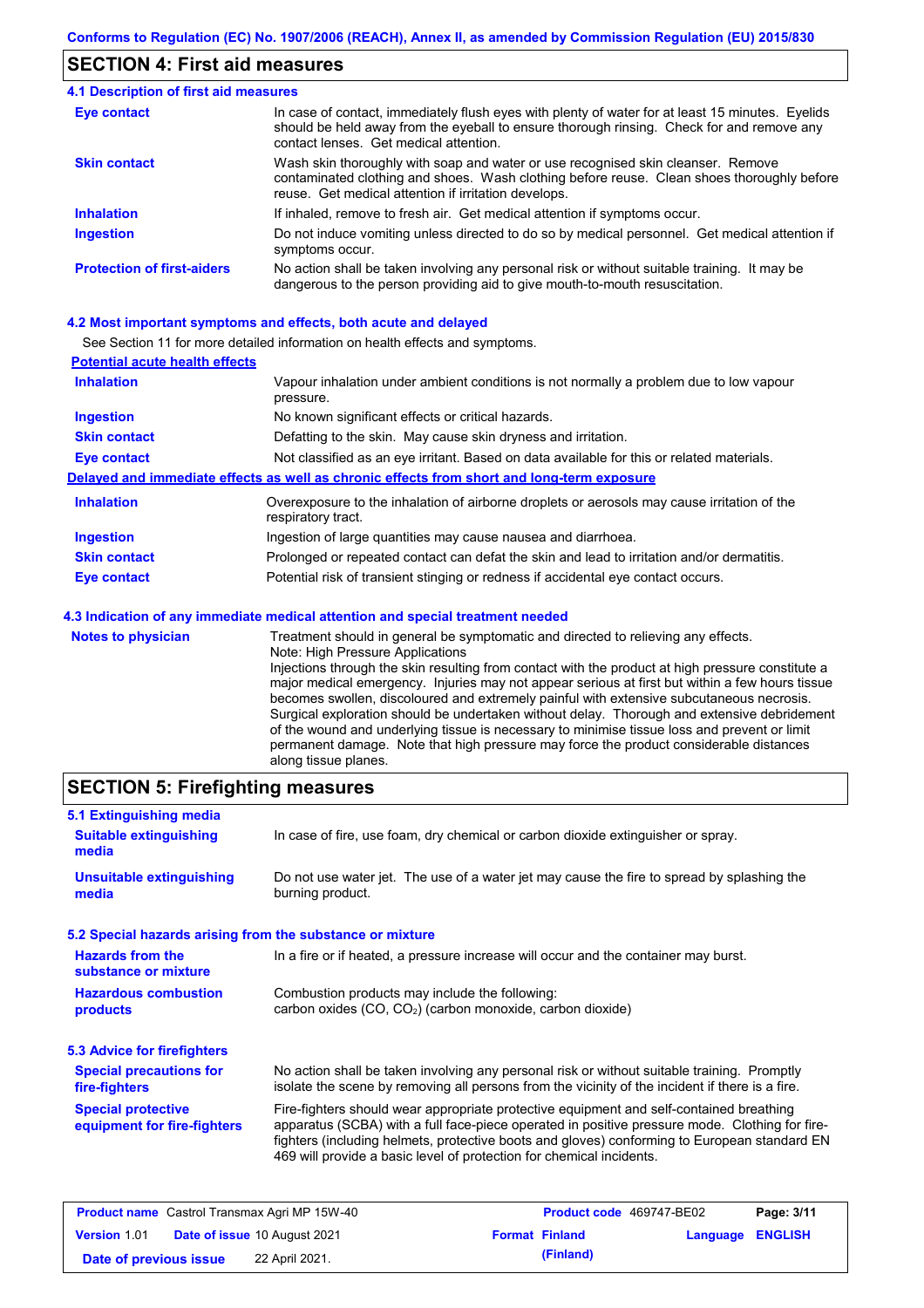# **SECTION 6: Accidental release measures**

|                                                          | 6.1 Personal precautions, protective equipment and emergency procedures                                                                                                                                                                                                                                                                                                                        |
|----------------------------------------------------------|------------------------------------------------------------------------------------------------------------------------------------------------------------------------------------------------------------------------------------------------------------------------------------------------------------------------------------------------------------------------------------------------|
| For non-emergency<br>personnel                           | No action shall be taken involving any personal risk or without suitable training. Evacuate<br>surrounding areas. Keep unnecessary and unprotected personnel from entering. Do not touch<br>or walk through spilt material. Floors may be slippery; use care to avoid falling. Put on<br>appropriate personal protective equipment.                                                            |
| For emergency responders                                 | Entry into a confined space or poorly ventilated area contaminated with vapour, mist or fume is<br>extremely hazardous without the correct respiratory protective equipment and a safe system of<br>work. Wear self-contained breathing apparatus. Wear a suitable chemical protective suit.<br>Chemical resistant boots. See also the information in "For non-emergency personnel".           |
| <b>6.2 Environmental</b><br>precautions                  | Avoid dispersal of spilt material and runoff and contact with soil, waterways, drains and sewers.<br>Inform the relevant authorities if the product has caused environmental pollution (sewers,<br>waterways, soil or air).                                                                                                                                                                    |
| 6.3 Methods and material for containment and cleaning up |                                                                                                                                                                                                                                                                                                                                                                                                |
| <b>Small spill</b>                                       | Stop leak if without risk. Move containers from spill area. Absorb with an inert material and<br>place in an appropriate waste disposal container. Dispose of via a licensed waste disposal<br>contractor.                                                                                                                                                                                     |
| <b>Large spill</b>                                       | Stop leak if without risk. Move containers from spill area. Prevent entry into sewers, water<br>courses, basements or confined areas. Contain and collect spillage with non-combustible,<br>absorbent material e.g. sand, earth, vermiculite or diatomaceous earth and place in container<br>for disposal according to local regulations. Dispose of via a licensed waste disposal contractor. |
| 6.4 Reference to other<br><b>sections</b>                | See Section 1 for emergency contact information.<br>See Section 5 for firefighting measures.<br>See Section 8 for information on appropriate personal protective equipment.<br>See Section 12 for environmental precautions.<br>See Section 13 for additional waste treatment information.                                                                                                     |

# **SECTION 7: Handling and storage**

### **7.1 Precautions for safe handling**

| <b>Protective measures</b>                                                           | Put on appropriate personal protective equipment.                                                                                                                                                                                                                                                                                                                                                                                                                                        |
|--------------------------------------------------------------------------------------|------------------------------------------------------------------------------------------------------------------------------------------------------------------------------------------------------------------------------------------------------------------------------------------------------------------------------------------------------------------------------------------------------------------------------------------------------------------------------------------|
| <b>Advice on general</b><br>occupational hygiene                                     | Eating, drinking and smoking should be prohibited in areas where this material is handled,<br>stored and processed. Wash thoroughly after handling. Remove contaminated clothing and<br>protective equipment before entering eating areas. See also Section 8 for additional<br>information on hygiene measures.                                                                                                                                                                         |
| <b>7.2 Conditions for safe</b><br>storage, including any<br><i>incompatibilities</i> | Store in accordance with local requiations. Store in a dry, cool and well-ventilated area, away<br>from incompatible materials (see Section 10). Keep away from heat and direct sunlight. Keep<br>container tightly closed and sealed until ready for use. Containers that have been opened must<br>be carefully resealed and kept upright to prevent leakage. Store and use only in equipment/<br>containers designed for use with this product. Do not store in unlabelled containers. |
| <b>Not suitable</b>                                                                  | Prolonged exposure to elevated temperature                                                                                                                                                                                                                                                                                                                                                                                                                                               |
| 7.3 Specific end use(s)                                                              |                                                                                                                                                                                                                                                                                                                                                                                                                                                                                          |
| <b>Recommendations</b>                                                               | See section 1.2 and Exposure scenarios in annex, if applicable.                                                                                                                                                                                                                                                                                                                                                                                                                          |

# **SECTION 8: Exposure controls/personal protection**

| <b>Occupational exposure limits</b>                    | No exposure limit value known.<br><b>Exposure limit values</b>                                                                                  |  |  |  |
|--------------------------------------------------------|-------------------------------------------------------------------------------------------------------------------------------------------------|--|--|--|
| <b>Product/ingredient name</b>                         |                                                                                                                                                 |  |  |  |
| Distillates (petroleum), hydrotreated heavy paraffinic | Institute of Occupational Health, Ministry of Social Affairs (Finland).<br>TWA: 5 mg/m <sup>3</sup> 8 hours. Issued/Revised: 12/2011 Form: Mist |  |  |  |
| Distillates (petroleum), solvent-dewaxed heavy         | Institute of Occupational Health, Ministry of Social Affairs (Finland).                                                                         |  |  |  |
| paraffinic                                             | TWA: 5 mg/m <sup>3</sup> 8 hours. Issued/Revised: 12/2011 Form: Mist                                                                            |  |  |  |
| Distillates (petroleum), hydrotreated heavy paraffinic | Institute of Occupational Health, Ministry of Social Affairs (Finland).<br>TWA: 5 mg/m <sup>3</sup> 8 hours. Issued/Revised: 12/2011 Form: Mist |  |  |  |
| Distillates (petroleum), solvent-dewaxed heavy         | Institute of Occupational Health, Ministry of Social Affairs (Finland).                                                                         |  |  |  |
| paraffinic                                             | TWA: 5 mg/m <sup>3</sup> 8 hours. Issued/Revised: 12/2011 Form: Mist                                                                            |  |  |  |
| <b>Product name</b> Castrol Transmax Agri MP 15W-40    | Product code 469747-BE02<br>Page: 4/11                                                                                                          |  |  |  |
| <b>Version 1.01</b><br>Date of issue 10 August 2021    | <b>Format Finland</b><br><b>ENGLISH</b><br>Language                                                                                             |  |  |  |
| 22 April 2021.<br>Date of previous issue               | (Finland)                                                                                                                                       |  |  |  |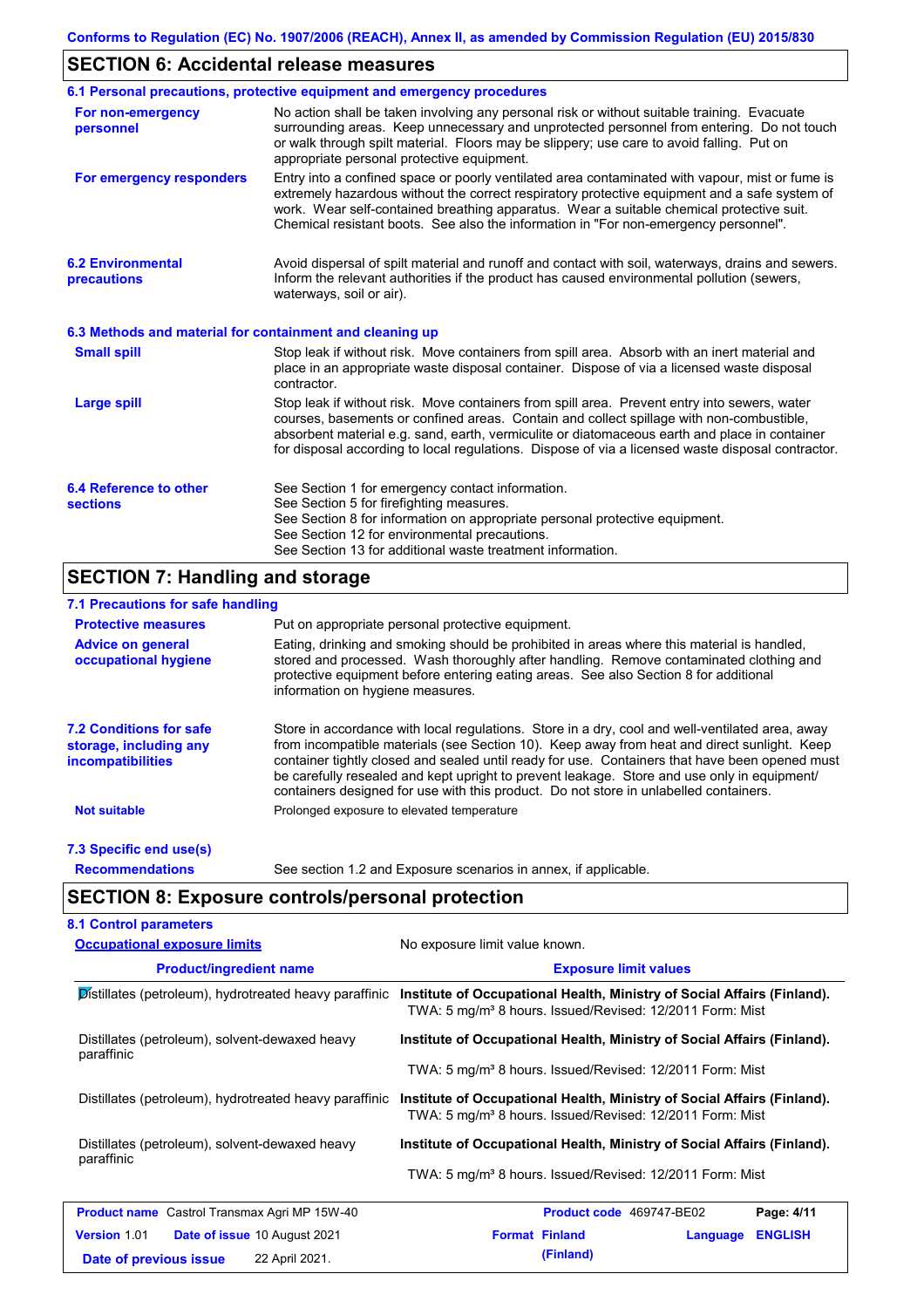# **SECTION 8: Exposure controls/personal protection**

Whilst specific OELs for certain components may be shown in this section, other components may be present in any mist, vapour or dust produced. Therefore, the specific OELs may not be applicable to the product as a whole and are provided for guidance only.

| <b>Recommended monitoring</b><br>procedures                    | If this product contains ingredients with exposure limits, personal, workplace atmosphere or<br>biological monitoring may be required to determine the effectiveness of the ventilation or other<br>control measures and/or the necessity to use respiratory protective equipment. Reference<br>should be made to monitoring standards, such as the following: European Standard EN 689<br>(Workplace atmospheres - Guidance for the assessment of exposure by inhalation to chemical<br>agents for comparison with limit values and measurement strategy) European Standard EN<br>14042 (Workplace atmospheres - Guide for the application and use of procedures for the<br>assessment of exposure to chemical and biological agents) European Standard EN 482<br>(Workplace atmospheres - General requirements for the performance of procedures for the<br>measurement of chemical agents) Reference to national guidance documents for methods for<br>the determination of hazardous substances will also be required. |            |
|----------------------------------------------------------------|----------------------------------------------------------------------------------------------------------------------------------------------------------------------------------------------------------------------------------------------------------------------------------------------------------------------------------------------------------------------------------------------------------------------------------------------------------------------------------------------------------------------------------------------------------------------------------------------------------------------------------------------------------------------------------------------------------------------------------------------------------------------------------------------------------------------------------------------------------------------------------------------------------------------------------------------------------------------------------------------------------------------------|------------|
| <b>Derived No Effect Level</b>                                 |                                                                                                                                                                                                                                                                                                                                                                                                                                                                                                                                                                                                                                                                                                                                                                                                                                                                                                                                                                                                                            |            |
| No DNELs/DMELs available.                                      |                                                                                                                                                                                                                                                                                                                                                                                                                                                                                                                                                                                                                                                                                                                                                                                                                                                                                                                                                                                                                            |            |
| <b>Predicted No Effect Concentration</b><br>No PNECs available |                                                                                                                                                                                                                                                                                                                                                                                                                                                                                                                                                                                                                                                                                                                                                                                                                                                                                                                                                                                                                            |            |
| <b>8.2 Exposure controls</b>                                   |                                                                                                                                                                                                                                                                                                                                                                                                                                                                                                                                                                                                                                                                                                                                                                                                                                                                                                                                                                                                                            |            |
| <b>Appropriate engineering</b><br><b>controls</b>              | Provide exhaust ventilation or other engineering controls to keep the relevant airborne<br>concentrations below their respective occupational exposure limits.<br>All activities involving chemicals should be assessed for their risks to health, to ensure<br>exposures are adequately controlled. Personal protective equipment should only be considered<br>after other forms of control measures (e.g. engineering controls) have been suitably evaluated.<br>Personal protective equipment should conform to appropriate standards, be suitable for use, be<br>kept in good condition and properly maintained.<br>Your supplier of personal protective equipment should be consulted for advice on selection and<br>appropriate standards. For further information contact your national organisation for standards.<br>The final choice of protective equipment will depend upon a risk assessment. It is important to<br>ensure that all items of personal protective equipment are compatible.                    |            |
| <b>Individual protection measures</b>                          |                                                                                                                                                                                                                                                                                                                                                                                                                                                                                                                                                                                                                                                                                                                                                                                                                                                                                                                                                                                                                            |            |
| <b>Hygiene measures</b>                                        | Wash hands, forearms and face thoroughly after handling chemical products, before eating,<br>smoking and using the lavatory and at the end of the working period. Ensure that eyewash<br>stations and safety showers are close to the workstation location.                                                                                                                                                                                                                                                                                                                                                                                                                                                                                                                                                                                                                                                                                                                                                                |            |
| <b>Respiratory protection</b>                                  | In case of insufficient ventilation, wear suitable respiratory equipment.<br>The correct choice of respiratory protection depends upon the chemicals being handled, the<br>conditions of work and use, and the condition of the respiratory equipment. Safety procedures<br>should be developed for each intended application. Respiratory protection equipment should<br>therefore be chosen in consultation with the supplier/manufacturer and with a full assessment<br>of the working conditions.                                                                                                                                                                                                                                                                                                                                                                                                                                                                                                                      |            |
| <b>Eye/face protection</b>                                     | Safety glasses with side shields.                                                                                                                                                                                                                                                                                                                                                                                                                                                                                                                                                                                                                                                                                                                                                                                                                                                                                                                                                                                          |            |
| <b>Skin protection</b>                                         | <b>General Information:</b>                                                                                                                                                                                                                                                                                                                                                                                                                                                                                                                                                                                                                                                                                                                                                                                                                                                                                                                                                                                                |            |
| <b>Hand protection</b>                                         | Because specific work environments and material handling practices vary, safety procedures<br>should be developed for each intended application. The correct choice of protective gloves<br>depends upon the chemicals being handled, and the conditions of work and use. Most gloves<br>provide protection for only a limited time before they must be discarded and replaced (even the<br>best chemically resistant gloves will break down after repeated chemical exposures).                                                                                                                                                                                                                                                                                                                                                                                                                                                                                                                                           |            |
|                                                                | Gloves should be chosen in consultation with the supplier / manufacturer and taking account of<br>a full assessment of the working conditions.                                                                                                                                                                                                                                                                                                                                                                                                                                                                                                                                                                                                                                                                                                                                                                                                                                                                             |            |
|                                                                | Recommended: Nitrile gloves.<br><b>Breakthrough time:</b>                                                                                                                                                                                                                                                                                                                                                                                                                                                                                                                                                                                                                                                                                                                                                                                                                                                                                                                                                                  |            |
|                                                                | Breakthrough time data are generated by glove manufacturers under laboratory test conditions<br>and represent how long a glove can be expected to provide effective permeation resistance. It<br>is important when following breakthrough time recommendations that actual workplace<br>conditions are taken into account. Always consult with your glove supplier for up-to-date<br>technical information on breakthrough times for the recommended glove type.<br>Our recommendations on the selection of gloves are as follows:                                                                                                                                                                                                                                                                                                                                                                                                                                                                                         |            |
|                                                                | Continuous contact:                                                                                                                                                                                                                                                                                                                                                                                                                                                                                                                                                                                                                                                                                                                                                                                                                                                                                                                                                                                                        |            |
|                                                                | Gloves with a minimum breakthrough time of 240 minutes, or >480 minutes if suitable gloves                                                                                                                                                                                                                                                                                                                                                                                                                                                                                                                                                                                                                                                                                                                                                                                                                                                                                                                                 |            |
| Product name Castrol Transmax Agri MP 15W-40                   | Product code 469747-BE02                                                                                                                                                                                                                                                                                                                                                                                                                                                                                                                                                                                                                                                                                                                                                                                                                                                                                                                                                                                                   | Page: 5/11 |

| <b>Product name</b> Castrol Transmax Agri MP 15W-40 |                                     | Product code 469747-BE02 |                       | Page: 5/11              |  |
|-----------------------------------------------------|-------------------------------------|--------------------------|-----------------------|-------------------------|--|
| Version 1.01                                        | <b>Date of issue 10 August 2021</b> |                          | <b>Format Finland</b> | <b>Language ENGLISH</b> |  |
| Date of previous issue                              | 22 April 2021.                      |                          | (Finland)             |                         |  |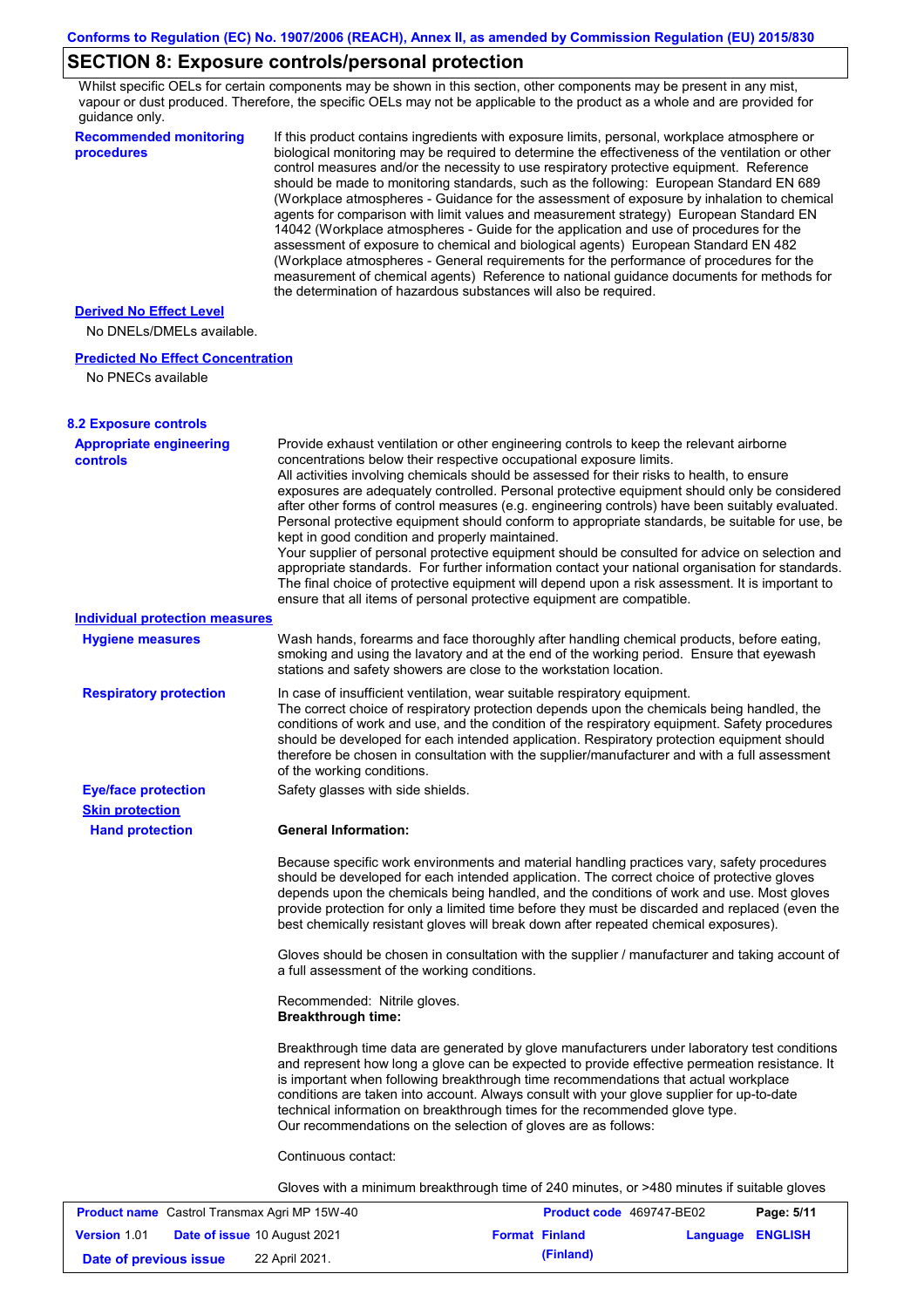# **SECTION 8: Exposure controls/personal protection**

|                                           | can be obtained.<br>If suitable gloves are not available to offer that level of protection, gloves with shorter<br>breakthrough times may be acceptable as long as appropriate glove maintenance and<br>replacement regimes are determined and adhered to.                                                                                                                                                                                                                                                                                                                                                                                        |
|-------------------------------------------|---------------------------------------------------------------------------------------------------------------------------------------------------------------------------------------------------------------------------------------------------------------------------------------------------------------------------------------------------------------------------------------------------------------------------------------------------------------------------------------------------------------------------------------------------------------------------------------------------------------------------------------------------|
|                                           | Short-term / splash protection:                                                                                                                                                                                                                                                                                                                                                                                                                                                                                                                                                                                                                   |
|                                           | Recommended breakthrough times as above.<br>It is recognised that for short-term, transient exposures, gloves with shorter breakthrough times<br>may commonly be used. Therefore, appropriate maintenance and replacement regimes must<br>be determined and rigorously followed.                                                                                                                                                                                                                                                                                                                                                                  |
|                                           | <b>Glove Thickness:</b>                                                                                                                                                                                                                                                                                                                                                                                                                                                                                                                                                                                                                           |
|                                           | For general applications, we recommend gloves with a thickness typically greater than 0.35 mm.                                                                                                                                                                                                                                                                                                                                                                                                                                                                                                                                                    |
|                                           | It should be emphasised that glove thickness is not necessarily a good predictor of glove<br>resistance to a specific chemical, as the permeation efficiency of the glove will be dependent<br>on the exact composition of the glove material. Therefore, glove selection should also be based<br>on consideration of the task requirements and knowledge of breakthrough times.<br>Glove thickness may also vary depending on the glove manufacturer, the glove type and the<br>glove model. Therefore, the manufacturers' technical data should always be taken into account<br>to ensure selection of the most appropriate glove for the task. |
|                                           | Note: Depending on the activity being conducted, gloves of varying thickness may be required<br>for specific tasks. For example:                                                                                                                                                                                                                                                                                                                                                                                                                                                                                                                  |
|                                           | • Thinner gloves (down to 0.1 mm or less) may be required where a high degree of manual<br>dexterity is needed. However, these gloves are only likely to give short duration protection and<br>would normally be just for single use applications, then disposed of.                                                                                                                                                                                                                                                                                                                                                                              |
|                                           | • Thicker gloves (up to 3 mm or more) may be required where there is a mechanical (as well<br>as a chemical) risk i.e. where there is abrasion or puncture potential.                                                                                                                                                                                                                                                                                                                                                                                                                                                                             |
| <b>Skin and body</b>                      | Use of protective clothing is good industrial practice.<br>Personal protective equipment for the body should be selected based on the task being<br>performed and the risks involved and should be approved by a specialist before handling this<br>product.<br>Cotton or polyester/cotton overalls will only provide protection against light superficial<br>contamination that will not soak through to the skin. Overalls should be laundered on a regular<br>basis. When the risk of skin exposure is high (e.g. when cleaning up spillages or if there is a                                                                                  |
|                                           | risk of splashing) then chemical resistant aprons and/or impervious chemical suits and boots<br>will be required.                                                                                                                                                                                                                                                                                                                                                                                                                                                                                                                                 |
| <b>Refer to standards:</b>                | Respiratory protection: EN 529<br>Gloves: EN 420, EN 374<br>Eye protection: EN 166<br>Filtering half-mask: EN 149<br>Filtering half-mask with valve: EN 405<br>Half-mask: EN 140 plus filter<br>Full-face mask: EN 136 plus filter<br>Particulate filters: EN 143<br>Gas/combined filters: EN 14387                                                                                                                                                                                                                                                                                                                                               |
| <b>Environmental exposure</b><br>controls | Emissions from ventilation or work process equipment should be checked to ensure they<br>comply with the requirements of environmental protection legislation. In some cases, fume<br>scrubbers, filters or engineering modifications to the process equipment will be necessary to<br>reduce emissions to acceptable levels.                                                                                                                                                                                                                                                                                                                     |

# **9.1 Information on basic physical and chemical properties**

| <b>Appearance</b>                   |                 |
|-------------------------------------|-----------------|
| <b>Physical state</b>               | Liguid.         |
| Colour                              | Amber. [Dark]   |
| <b>Odour</b>                        | Not available.  |
| <b>Odour threshold</b>              | Not available.  |
| рH                                  | Not applicable. |
| <b>Melting point/freezing point</b> | Not available.  |

| <b>Product name</b> Castrol Transmax Agri MP 15W-40 |  | <b>Product code</b> 469747-BE02     |  | Page: 6/11            |                         |  |
|-----------------------------------------------------|--|-------------------------------------|--|-----------------------|-------------------------|--|
| <b>Version 1.01</b>                                 |  | <b>Date of issue 10 August 2021</b> |  | <b>Format Finland</b> | <b>Language ENGLISH</b> |  |
| Date of previous issue                              |  | 22 April 2021.                      |  | (Finland)             |                         |  |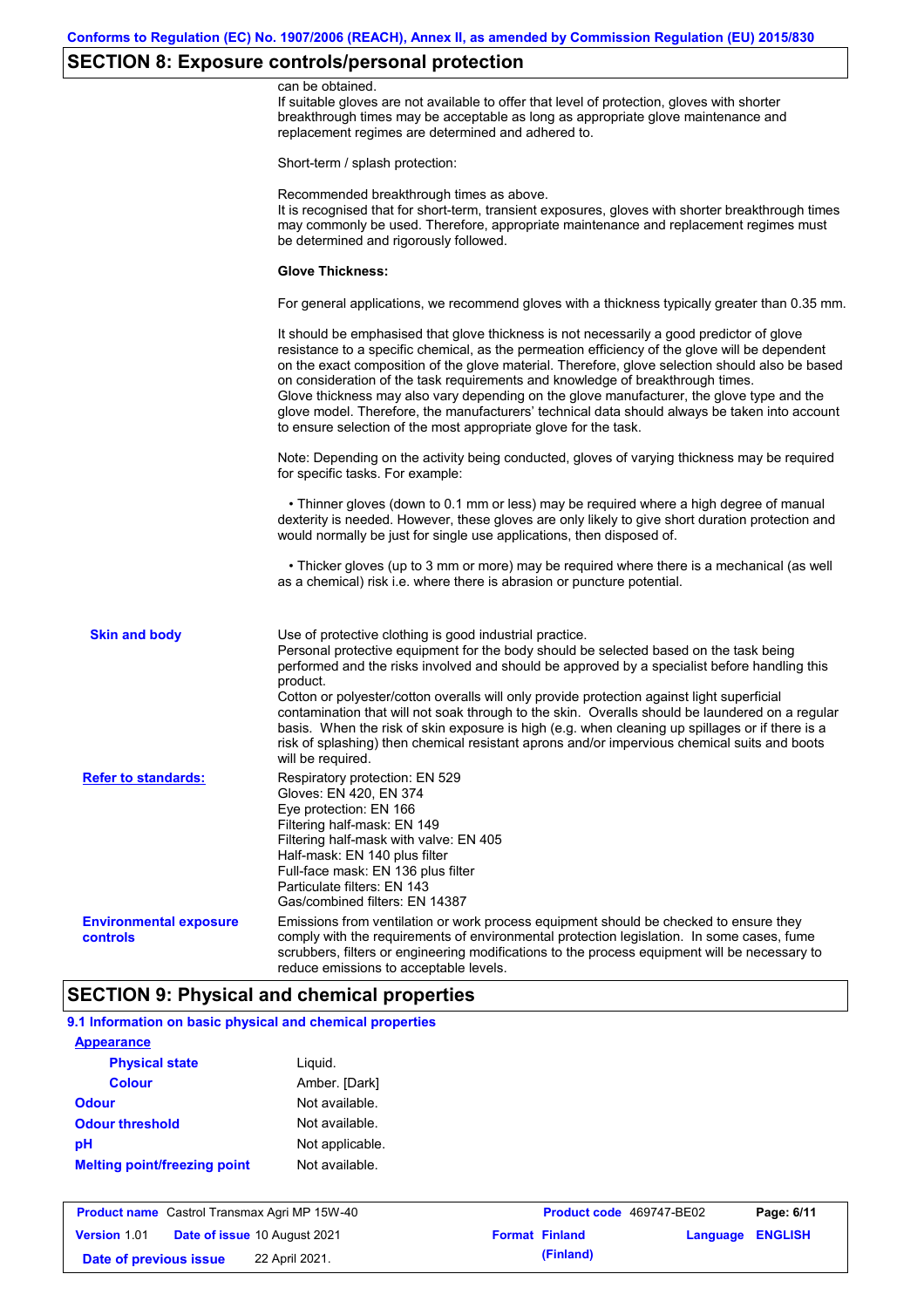# **SECTION 9: Physical and chemical properties**

| Initial boiling point and boiling<br>range             | Not available.                                                                                                         |
|--------------------------------------------------------|------------------------------------------------------------------------------------------------------------------------|
| <b>Pour point</b>                                      | $-45 °C$                                                                                                               |
| <b>Flash point</b>                                     | Open cup: >200°C (>392°F) [Cleveland.]                                                                                 |
| <b>Evaporation rate</b>                                | Not available.                                                                                                         |
| <b>Flammability (solid, gas)</b>                       | Not available.                                                                                                         |
| <b>Upper/lower flammability or</b><br>explosive limits | Not available.                                                                                                         |
| <b>Vapour pressure</b>                                 | Not available.                                                                                                         |
| <b>Vapour density</b>                                  | Not available.                                                                                                         |
| <b>Relative density</b>                                | Not available.                                                                                                         |
| <b>Density</b>                                         | <1000 kg/m <sup>3</sup> (<1 g/cm <sup>3</sup> ) at 15°C                                                                |
| <b>Solubility(ies)</b>                                 | insoluble in water.                                                                                                    |
| <b>Partition coefficient: n-octanol/</b><br>water      | Not available.                                                                                                         |
| <b>Auto-ignition temperature</b>                       | Not available.                                                                                                         |
| <b>Decomposition temperature</b>                       | Not available.                                                                                                         |
| <b>Viscosity</b>                                       | Kinematic: 95 mm <sup>2</sup> /s (95 cSt) at 40 $^{\circ}$ C<br>Kinematic: 13.3 mm <sup>2</sup> /s (13.3 cSt) at 100°C |
| <b>Explosive properties</b>                            | Not available.                                                                                                         |
| <b>Oxidising properties</b>                            | Not available.                                                                                                         |

#### **9.2 Other information**

No additional information.

# **SECTION 10: Stability and reactivity**

| <b>10.1 Reactivity</b>                            | No specific test data available for this product. Refer to Conditions to avoid and Incompatible<br>materials for additional information.                                |
|---------------------------------------------------|-------------------------------------------------------------------------------------------------------------------------------------------------------------------------|
| <b>10.2 Chemical stability</b>                    | The product is stable.                                                                                                                                                  |
| <b>10.3 Possibility of</b><br>hazardous reactions | Under normal conditions of storage and use, hazardous reactions will not occur.<br>Under normal conditions of storage and use, hazardous polymerisation will not occur. |
| <b>10.4 Conditions to avoid</b>                   | Avoid all possible sources of ignition (spark or flame).                                                                                                                |
| <b>10.5 Incompatible materials</b>                | Reactive or incompatible with the following materials: oxidising materials.                                                                                             |
| <b>10.6 Hazardous</b><br>decomposition products   | Under normal conditions of storage and use, hazardous decomposition products should not be<br>produced.                                                                 |

# **SECTION 11: Toxicological information**

| 11.1 Information on toxicological effects                                    |                                                   |                                                                                           |          |                |
|------------------------------------------------------------------------------|---------------------------------------------------|-------------------------------------------------------------------------------------------|----------|----------------|
| <b>Acute toxicity estimates</b><br>Not available.                            |                                                   |                                                                                           |          |                |
| <b>Information on likely</b><br>routes of exposure                           | Routes of entry anticipated: Dermal, Inhalation.  |                                                                                           |          |                |
| <b>Potential acute health effects</b>                                        |                                                   |                                                                                           |          |                |
| <b>Inhalation</b>                                                            | pressure.                                         | Vapour inhalation under ambient conditions is not normally a problem due to low vapour    |          |                |
| Ingestion                                                                    | No known significant effects or critical hazards. |                                                                                           |          |                |
| <b>Skin contact</b>                                                          |                                                   | Defatting to the skin. May cause skin dryness and irritation.                             |          |                |
| Eye contact                                                                  |                                                   | Not classified as an eye irritant. Based on data available for this or related materials. |          |                |
| Symptoms related to the physical, chemical and toxicological characteristics |                                                   |                                                                                           |          |                |
| <b>Inhalation</b>                                                            | decomposition products occurs.                    | May be harmful by inhalation if exposure to vapour, mists or fumes resulting from thermal |          |                |
| <b>Ingestion</b>                                                             | No specific data.                                 |                                                                                           |          |                |
| <b>Product name</b> Castrol Transmax Agri MP 15W-40                          |                                                   | Product code 469747-BE02                                                                  |          | Page: 7/11     |
| <b>Version 1.01</b>                                                          | <b>Date of issue 10 August 2021</b>               | <b>Format Finland</b>                                                                     | Language | <b>ENGLISH</b> |

**Date of previous issue** 22 April 2021.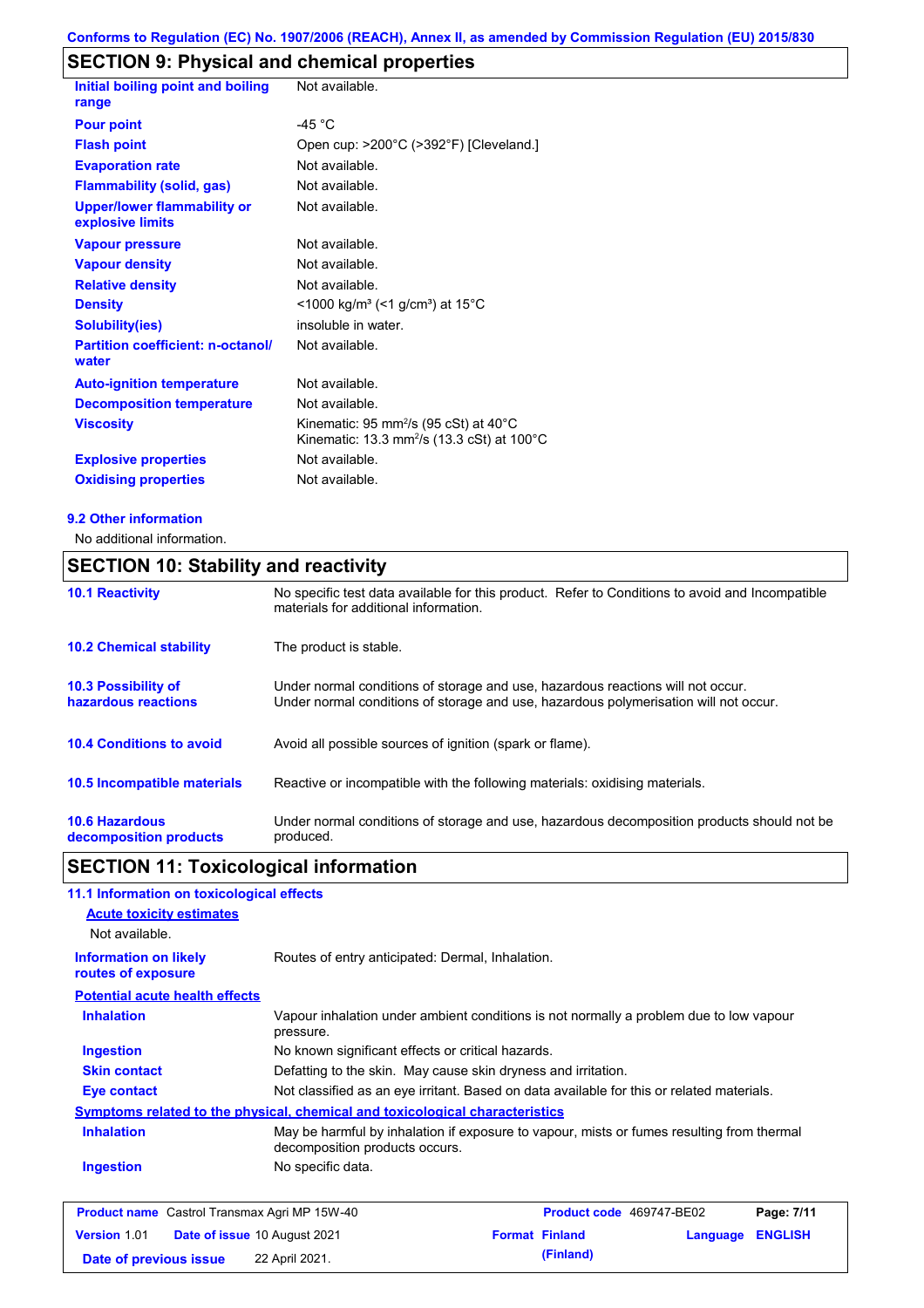# **SECTION 11: Toxicological information**

| Adverse symptoms may include the following:<br>irritation                                                                                                                                                                                                                                                                                                                                                |
|----------------------------------------------------------------------------------------------------------------------------------------------------------------------------------------------------------------------------------------------------------------------------------------------------------------------------------------------------------------------------------------------------------|
| dryness                                                                                                                                                                                                                                                                                                                                                                                                  |
| cracking                                                                                                                                                                                                                                                                                                                                                                                                 |
| No specific data.                                                                                                                                                                                                                                                                                                                                                                                        |
| Delayed and immediate effects as well as chronic effects from short and long-term exposure                                                                                                                                                                                                                                                                                                               |
| Overexposure to the inhalation of airborne droplets or aerosols may cause irritation of the<br>respiratory tract.                                                                                                                                                                                                                                                                                        |
| Ingestion of large quantities may cause nausea and diarrhoea.                                                                                                                                                                                                                                                                                                                                            |
| Prolonged or repeated contact can defat the skin and lead to irritation and/or dermatitis.                                                                                                                                                                                                                                                                                                               |
| Potential risk of transient stinging or redness if accidental eye contact occurs.                                                                                                                                                                                                                                                                                                                        |
| <b>Potential chronic health effects</b>                                                                                                                                                                                                                                                                                                                                                                  |
| USED ENGINE OILS<br>Combustion products resulting from the operation of internal combustion engines contaminate<br>engine oils during use. Used engine oil may contain hazardous components which have the<br>potential to cause skin cancer. Frequent or prolonged contact with all types and makes of used<br>engine oil must therefore be avoided and a high standard of personal hygiene maintained. |
| No known significant effects or critical hazards.                                                                                                                                                                                                                                                                                                                                                        |
| No known significant effects or critical hazards.                                                                                                                                                                                                                                                                                                                                                        |
| No known significant effects or critical hazards.                                                                                                                                                                                                                                                                                                                                                        |
| No known significant effects or critical hazards.                                                                                                                                                                                                                                                                                                                                                        |
|                                                                                                                                                                                                                                                                                                                                                                                                          |

## **SECTION 12: Ecological information**

#### **12.1 Toxicity**

**Environmental hazards** Not classified as dangerous

#### **12.2 Persistence and degradability**

Expected to be biodegradable.

#### **12.3 Bioaccumulative potential**

This product is not expected to bioaccumulate through food chains in the environment.

| <b>12.4 Mobility in soil</b>                            |                                                                      |
|---------------------------------------------------------|----------------------------------------------------------------------|
| <b>Soil/water partition</b><br><b>coefficient (Koc)</b> | Not available.                                                       |
| <b>Mobility</b>                                         | Spillages may penetrate the soil causing ground water contamination. |

#### **12.5 Results of PBT and vPvB assessment**

Product does not meet the criteria for PBT or vPvB according to Regulation (EC) No. 1907/2006, Annex XIII.

| 12.6 Other adverse effects          |                                                                                                                           |
|-------------------------------------|---------------------------------------------------------------------------------------------------------------------------|
| <b>Other ecological information</b> | Spills may form a film on water surfaces causing physical damage to organisms. Oxygen<br>transfer could also be impaired. |

### **SECTION 13: Disposal considerations**

### **13.1 Waste treatment methods**

### **Product**

**Methods of disposal**

Where possible, arrange for product to be recycled. Dispose of via an authorised person/

### **Hazardous waste** Yes.

licensed waste disposal contractor in accordance with local regulations.

### **European waste catalogue (EWC)**

| Waste code | <b>Waste designation</b>                                        |
|------------|-----------------------------------------------------------------|
| 13 02 05*  | mineral-based non-chlorinated engine, gear and lubricating oils |
| 13 01 10*  | mineral based non-chlorinated hydraulic oils                    |

However, deviation from the intended use and/or the presence of any potential contaminants may require an alternative waste disposal code to be assigned by the end user.

#### **Packaging**

| <b>Methods of disposal</b> | Where possible, arrange for product to be recycled. Dispose of via an authorised person/ |
|----------------------------|------------------------------------------------------------------------------------------|
|                            | licensed waste disposal contractor in accordance with local regulations.                 |

| <b>Product name</b> Castrol Transmax Agri MP 15W-40 |  |                                     | <b>Product code</b> 469747-BE02 |                       | Page: 8/11              |  |
|-----------------------------------------------------|--|-------------------------------------|---------------------------------|-----------------------|-------------------------|--|
| <b>Version 1.01</b>                                 |  | <b>Date of issue 10 August 2021</b> |                                 | <b>Format Finland</b> | <b>Language ENGLISH</b> |  |
| Date of previous issue                              |  | 22 April 2021.                      |                                 | (Finland)             |                         |  |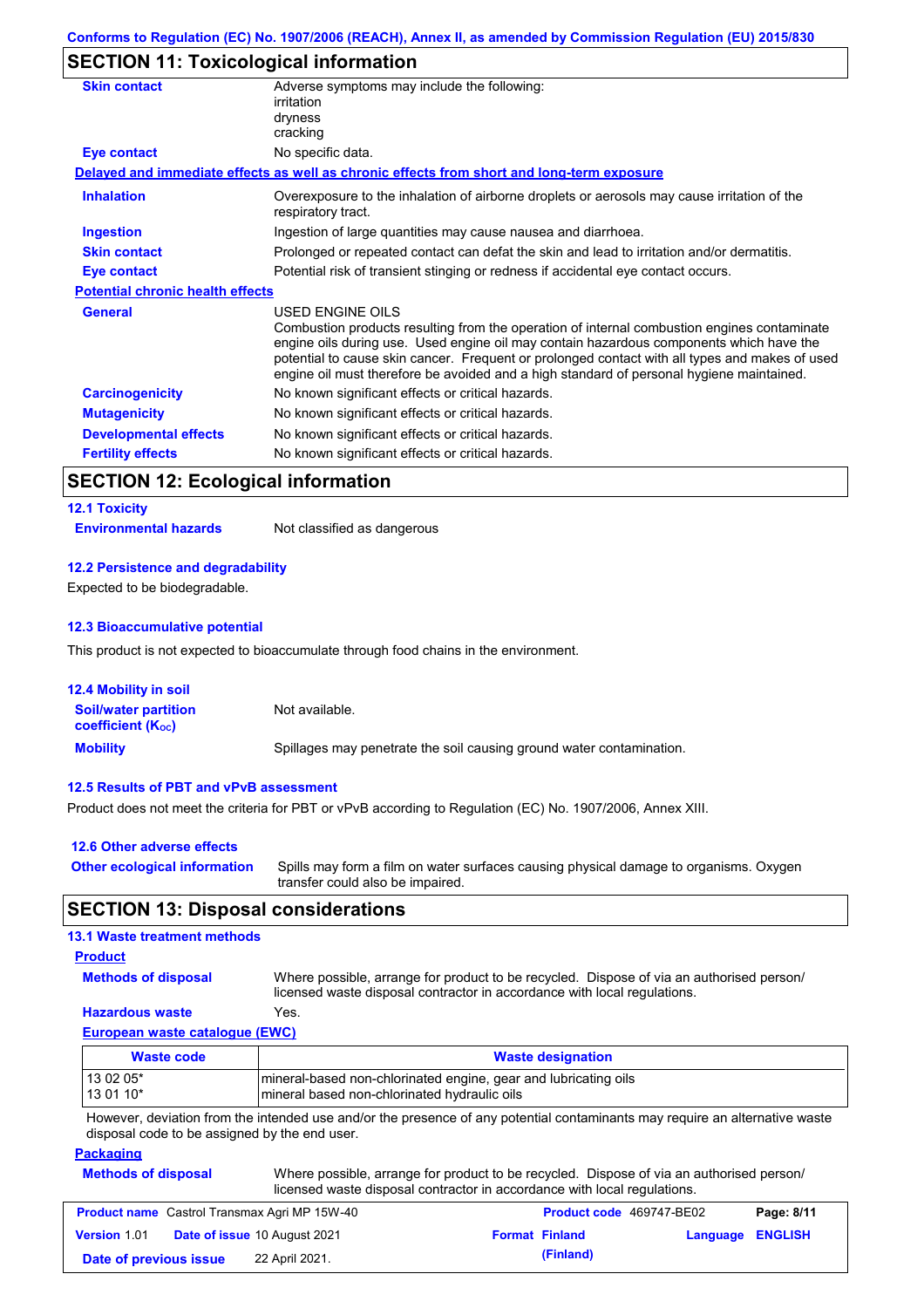### **SECTION 13: Disposal considerations**

| <b>Special precautions</b> |
|----------------------------|
|----------------------------|

This material and its container must be disposed of in a safe way. Care should be taken when handling emptied containers that have not been cleaned or rinsed out. Empty containers or liners may retain some product residues. Empty containers represent a fire hazard as they may contain flammable product residues and vapour. Never weld, solder or braze empty containers. Avoid dispersal of spilt material and runoff and contact with soil, waterways, drains and sewers. **References** Commission 2014/955/EU Directive 2008/98/EC

### **SECTION 14: Transport information**

|                                           | <b>ADR/RID</b> | <b>ADN</b>     | <b>IMDG</b>    | <b>IATA</b>    |
|-------------------------------------------|----------------|----------------|----------------|----------------|
| 14.1 UN number                            | Not regulated. | Not regulated. | Not regulated. | Not regulated. |
| 14.2 UN proper<br>shipping name           |                |                |                |                |
| <b>14.3 Transport</b><br>hazard class(es) |                |                |                |                |
| <b>14.4 Packing</b><br>group              |                |                |                |                |
| 14.5<br><b>Environmental</b><br>hazards   | No.            | No.            | No.            | No.            |
| <b>Additional</b><br>information          |                |                |                |                |

**14.6 Special precautions for user** Not available.

**14.7 Transport in bulk according to IMO instruments** Not available.

### **SECTION 15: Regulatory information**

|                                                                                                                                                          | 15.1 Safety, health and environmental regulations/legislation specific for the substance or mixture                            |                          |          |                |
|----------------------------------------------------------------------------------------------------------------------------------------------------------|--------------------------------------------------------------------------------------------------------------------------------|--------------------------|----------|----------------|
| EU Regulation (EC) No. 1907/2006 (REACH)                                                                                                                 |                                                                                                                                |                          |          |                |
| Annex XIV - List of substances subject to authorisation                                                                                                  |                                                                                                                                |                          |          |                |
| <b>Annex XIV</b>                                                                                                                                         |                                                                                                                                |                          |          |                |
| None of the components are listed.                                                                                                                       |                                                                                                                                |                          |          |                |
| <b>Substances of very high concern</b>                                                                                                                   |                                                                                                                                |                          |          |                |
| None of the components are listed.                                                                                                                       |                                                                                                                                |                          |          |                |
| EU Regulation (EC) No. 1907/2006 (REACH)                                                                                                                 |                                                                                                                                |                          |          |                |
| <b>Annex XVII - Restrictions</b><br>on the manufacture.<br>placing on the market<br>and use of certain<br>dangerous substances,<br>mixtures and articles | Not applicable.                                                                                                                |                          |          |                |
| <b>Other regulations</b>                                                                                                                                 |                                                                                                                                |                          |          |                |
| <b>REACH Status</b>                                                                                                                                      | The company, as identified in Section 1, sells this product in the EU in compliance with the<br>current requirements of REACH. |                          |          |                |
| <b>United States inventory</b><br>(TSCA 8b)                                                                                                              | All components are active or exempted.                                                                                         |                          |          |                |
| <b>Australia inventory (AICS)</b>                                                                                                                        | All components are listed or exempted.                                                                                         |                          |          |                |
| <b>Canada inventory</b>                                                                                                                                  | All components are listed or exempted.                                                                                         |                          |          |                |
| <b>China inventory (IECSC)</b>                                                                                                                           | All components are listed or exempted.                                                                                         |                          |          |                |
| <b>Japan inventory (ENCS)</b>                                                                                                                            | All components are listed or exempted.                                                                                         |                          |          |                |
| <b>Korea inventory (KECI)</b>                                                                                                                            | All components are listed or exempted.                                                                                         |                          |          |                |
| <b>Product name</b> Castrol Transmax Agri MP 15W-40                                                                                                      |                                                                                                                                | Product code 469747-BE02 |          | Page: 9/11     |
| Date of issue 10 August 2021<br>Version 1.01                                                                                                             |                                                                                                                                | <b>Format Finland</b>    | Language | <b>ENGLISH</b> |

**Date of previous issue (Finland)** 22 April 2021.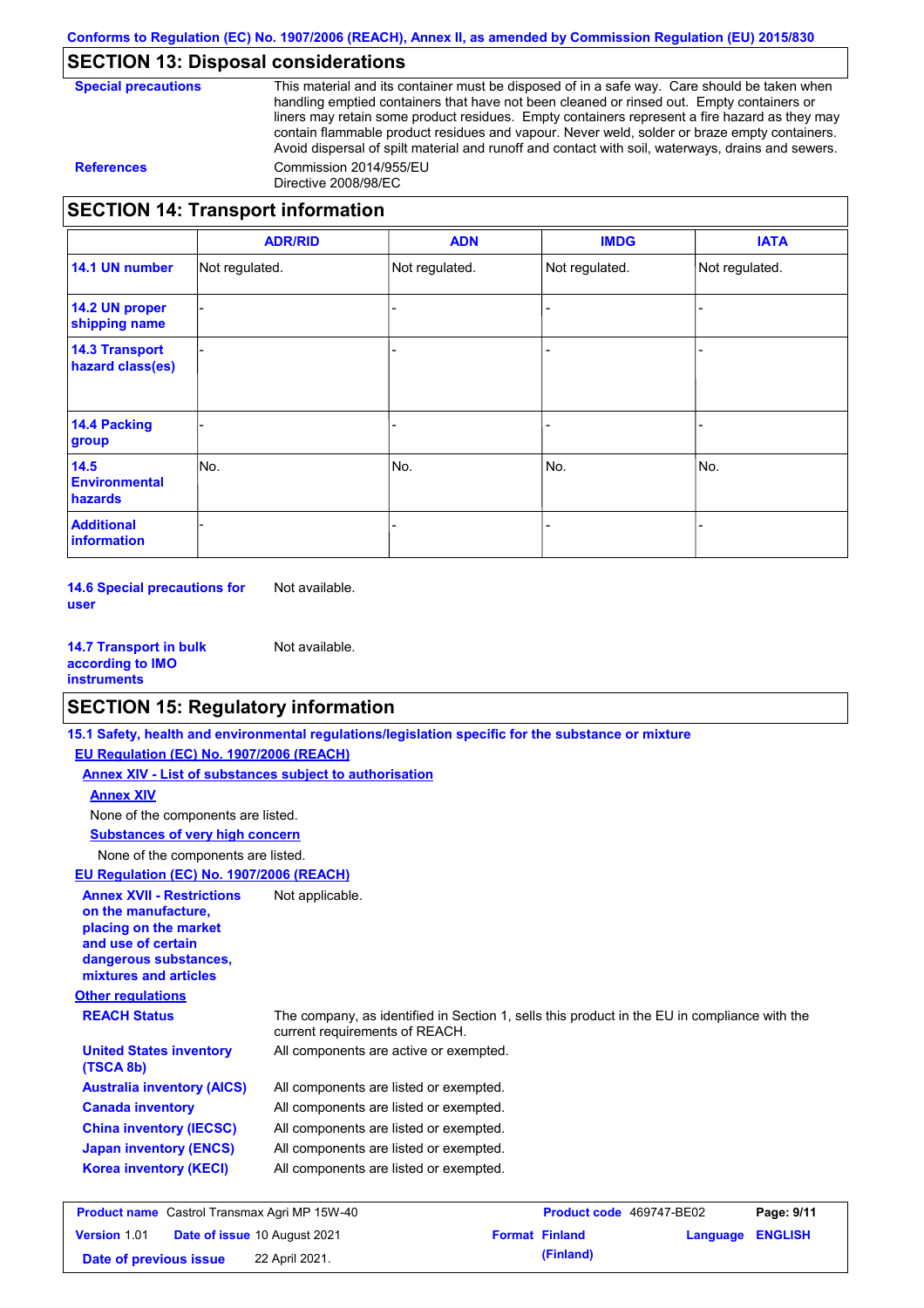# **SECTION 15: Regulatory information**

| <b>Philippines inventory</b><br>(PICCS)                         | All components are listed or exempted. |
|-----------------------------------------------------------------|----------------------------------------|
| <b>Taiwan Chemical</b><br><b>Substances Inventory</b><br>(TCSI) | All components are listed or exempted. |
| Ozone depleting substances (1005/2009/EU)                       |                                        |
|                                                                 |                                        |
| Not listed.                                                     |                                        |
| Prior Informed Consent (PIC) (649/2012/EU)<br>Not listed.       |                                        |
| <b>EU - Water framework directive - Priority substances</b>     |                                        |
| None of the components are listed.                              |                                        |
| <b>Seveso Directive</b>                                         |                                        |
| This product is not controlled under the Seveso Directive.      |                                        |
|                                                                 |                                        |
|                                                                 |                                        |

| <b>15.2 Chemical safety</b> | A Chemical Safety Assessment has been carried out for one or more of the substances within  |
|-----------------------------|---------------------------------------------------------------------------------------------|
| assessment                  | this mixture. A Chemical Safety Assessment has not been carried out for the mixture itself. |

### **SECTION 16: Other information**

| <b>Abbreviations and acronyms</b>                   | ADN = European Provisions concerning the International Carriage of Dangerous Goods by                                                                          |  |  |  |  |  |
|-----------------------------------------------------|----------------------------------------------------------------------------------------------------------------------------------------------------------------|--|--|--|--|--|
|                                                     | Inland Waterway<br>ADR = The European Agreement concerning the International Carriage of Dangerous Goods by                                                    |  |  |  |  |  |
|                                                     | Road                                                                                                                                                           |  |  |  |  |  |
|                                                     | ATE = Acute Toxicity Estimate                                                                                                                                  |  |  |  |  |  |
|                                                     | BCF = Bioconcentration Factor                                                                                                                                  |  |  |  |  |  |
|                                                     | CAS = Chemical Abstracts Service                                                                                                                               |  |  |  |  |  |
|                                                     | CLP = Classification, Labelling and Packaging Regulation [Regulation (EC) No. 1272/2008]                                                                       |  |  |  |  |  |
|                                                     | CSA = Chemical Safety Assessment                                                                                                                               |  |  |  |  |  |
|                                                     | CSR = Chemical Safety Report                                                                                                                                   |  |  |  |  |  |
|                                                     | DMEL = Derived Minimal Effect Level                                                                                                                            |  |  |  |  |  |
|                                                     | DNEL = Derived No Effect Level                                                                                                                                 |  |  |  |  |  |
|                                                     | EINECS = European Inventory of Existing Commercial chemical Substances                                                                                         |  |  |  |  |  |
|                                                     | ES = Exposure Scenario                                                                                                                                         |  |  |  |  |  |
|                                                     | EUH statement = CLP-specific Hazard statement                                                                                                                  |  |  |  |  |  |
|                                                     | EWC = European Waste Catalogue                                                                                                                                 |  |  |  |  |  |
|                                                     | GHS = Globally Harmonized System of Classification and Labelling of Chemicals                                                                                  |  |  |  |  |  |
|                                                     | IATA = International Air Transport Association                                                                                                                 |  |  |  |  |  |
|                                                     | IBC = Intermediate Bulk Container                                                                                                                              |  |  |  |  |  |
|                                                     | IMDG = International Maritime Dangerous Goods                                                                                                                  |  |  |  |  |  |
|                                                     | LogPow = logarithm of the octanol/water partition coefficient                                                                                                  |  |  |  |  |  |
|                                                     | MARPOL = International Convention for the Prevention of Pollution From Ships, 1973 as                                                                          |  |  |  |  |  |
|                                                     | modified by the Protocol of 1978. ("Marpol" = marine pollution)                                                                                                |  |  |  |  |  |
|                                                     | OECD = Organisation for Economic Co-operation and Development                                                                                                  |  |  |  |  |  |
|                                                     | PBT = Persistent, Bioaccumulative and Toxic                                                                                                                    |  |  |  |  |  |
|                                                     | <b>PNEC = Predicted No Effect Concentration</b>                                                                                                                |  |  |  |  |  |
|                                                     | REACH = Registration, Evaluation, Authorisation and Restriction of Chemicals Regulation                                                                        |  |  |  |  |  |
|                                                     | [Regulation (EC) No. 1907/2006]                                                                                                                                |  |  |  |  |  |
|                                                     | RID = The Regulations concerning the International Carriage of Dangerous Goods by Rail                                                                         |  |  |  |  |  |
|                                                     | <b>RRN = REACH Registration Number</b>                                                                                                                         |  |  |  |  |  |
|                                                     | SADT = Self-Accelerating Decomposition Temperature                                                                                                             |  |  |  |  |  |
|                                                     | SVHC = Substances of Very High Concern                                                                                                                         |  |  |  |  |  |
|                                                     | STOT-RE = Specific Target Organ Toxicity - Repeated Exposure                                                                                                   |  |  |  |  |  |
|                                                     | STOT-SE = Specific Target Organ Toxicity - Single Exposure                                                                                                     |  |  |  |  |  |
|                                                     | TWA = Time weighted average                                                                                                                                    |  |  |  |  |  |
|                                                     | $UN = United Nations$                                                                                                                                          |  |  |  |  |  |
|                                                     | $UVCB = Complex\;hydrocarbon\; substance$                                                                                                                      |  |  |  |  |  |
|                                                     | VOC = Volatile Organic Compound<br>vPvB = Very Persistent and Very Bioaccumulative                                                                             |  |  |  |  |  |
|                                                     |                                                                                                                                                                |  |  |  |  |  |
|                                                     | Varies = may contain one or more of the following 64741-88-4 / RRN 01-2119488706-23,                                                                           |  |  |  |  |  |
|                                                     | 64741-89-5 / RRN 01-2119487067-30, 64741-95-3 / RRN 01-2119487081-40, 64741-96-4/ RRN<br>01-2119483621-38, 64742-01-4 / RRN 01-2119488707-21, 64742-44-5 / RRN |  |  |  |  |  |
|                                                     | 01-2119985177-24, 64742-45-6, 64742-52-5 / RRN 01-2119467170-45, 64742-53-6 / RRN                                                                              |  |  |  |  |  |
|                                                     | 01-2119480375-34, 64742-54-7 / RRN 01-2119484627-25, 64742-55-8 / RRN                                                                                          |  |  |  |  |  |
|                                                     | 01-2119487077-29, 64742-56-9 / RRN 01-2119480132-48, 64742-57-0 / RRN                                                                                          |  |  |  |  |  |
|                                                     | 01-2119489287-22, 64742-58-1, 64742-62-7 / RRN 01-2119480472-38, 64742-63-8,                                                                                   |  |  |  |  |  |
|                                                     | 64742-65-0 / RRN 01-2119471299-27, 64742-70-7 / RRN 01-2119487080-42, 72623-85-9 /                                                                             |  |  |  |  |  |
|                                                     |                                                                                                                                                                |  |  |  |  |  |
| <b>Product name</b> Castrol Transmax Agri MP 15W-40 | Product code 469747-BE02<br>Page: 10/11                                                                                                                        |  |  |  |  |  |
|                                                     |                                                                                                                                                                |  |  |  |  |  |

| Version 1.01           | <b>Date of issue 10 August 2021</b> | <b>Format Finland</b> |           | Language ENGLISH |  |
|------------------------|-------------------------------------|-----------------------|-----------|------------------|--|
| Date of previous issue | 22 April 2021.                      |                       | (Finland) |                  |  |